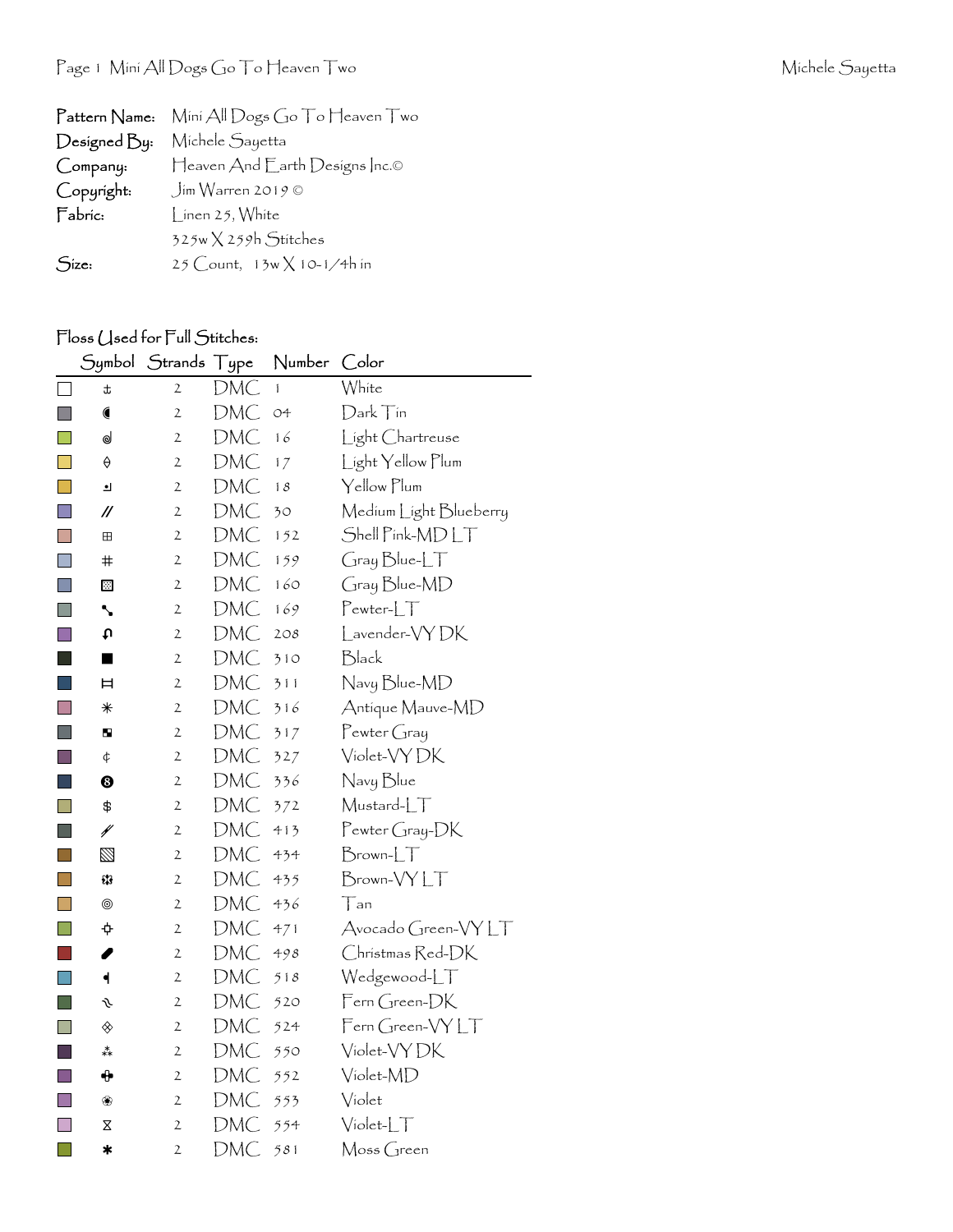|   |                             | Symbol Strands Type |            | Number | Color                              |
|---|-----------------------------|---------------------|------------|--------|------------------------------------|
|   | ▣                           | 2                   | DMC        | 612    | $D$ rab $B$ rown- $LT$             |
| H | $\overline{\mathsf{c}}$     | 2                   | DMC        | 640    | Beige Gray-VY DK                   |
|   | A                           | 2                   | DMC        | 648    | Beaver Gray-LT                     |
|   | 2                           | 2                   | DMC        | 677    | Old Gold-VYLT                      |
|   | $\ddagger$                  | $\mathbf{2}$        | DMC        | 703    | Chartreuse                         |
|   | ₩                           | 2                   | DMC        | 729    | Old Gold-MD                        |
|   | У                           | 2                   | DMC        | 742    | Tangerine-LT                       |
|   | ₽                           | $\mathbf{2}$        | DMC        | 779    | Cocoa-DK                           |
|   | ↘                           | $\mathfrak{2}$      | DMC        | 783    | Topaz-MD                           |
|   | v                           | 2                   | DMC        | 791    | Cornflower Blue-VY DK              |
|   | ÷                           | 2                   | DMC        | 792    | Cornflower Blue-DK                 |
|   | ⚠                           | $\mathbf{2}$        | DMC        | 793    | Cornflower Blue-MD                 |
|   | $\bullet$                   | $\mathfrak{2}$      | DMC        | 796    | Royal Blue-DK                      |
|   | ◈                           | 2                   | DMC        | 798    | Delft Blue-DK                      |
|   | ¢                           | 2                   | DMC        | 806    | Peacock Blue-DK                    |
|   | 余                           | $\mathbf{2}$        | DMC        | 816    | $G$ arnet                          |
|   | Z                           | $\mathbf{2}$        | DMC        | 825    | Blue-DK                            |
|   | Ⅲ                           | 2                   | DMC        | 833    | Golden Olive-LT                    |
|   | O                           | $\mathbf{2}$        | DMC        | 890    | Pistachio Green-ULDK               |
|   | €                           | 2                   | DMC        | 900    | Burnt Orange-DK                    |
|   | 0                           | 2                   | DMC        | 905    | $\Gamma$ arrot Green-D $\mathsf K$ |
|   | ◒                           | 2                   | DMC        | 921    | Copper                             |
|   | $\color{red} \blacklozenge$ | $\mathbf{2}$        | DMC        | 922    | $C$ opper- $LT$                    |
|   |                             | $\mathbf{2}$        | DMC        | 930    | Antique Blue-DK                    |
| L | т                           | 2                   | DMC        | 932    | Antique Blue-LT                    |
|   | ⇓                           | 2                   | DMC        | 936    | Avocado Green-VYDK                 |
|   | Q                           | $\mathfrak{2}$      | DMC        | 938    | Coffee Brown-ULDK                  |
|   | ↟                           | 2                   | <b>DMC</b> | 958    | Sea Green-DK                       |
|   | ↖                           | $\mathbf{2}$        | DMC        | 959    | Sea Green-MD                       |
|   | X                           | 2                   | DMC        | 986    | Forest Green-VYDK                  |
|   | 0                           | $\mathbf{2}$        | DMC        | 996    | Electric Blue-MD                   |
|   | ┻                           | $\mathbf{2}$        | DMC        | 3012   | Khakí Green-MD                     |
|   | ٪                           | 2                   | DMC        | 3042   | Antique Violet-LT                  |
|   | $\odot$                     | $\mathbf{2}$        | DMC        | 3325   | Baby Blue-LT                       |
|   | ⇔                           | 2                   | DMC        | 3328   | Salmon-DK                          |
|   | Z                           | 2                   | DMC        | 3350   | Dusty Rose-UL DK                   |
|   | =                           | $\mathbf{2}$        | DMC        | 3363   | Pine Green-MD                      |
|   | ♧                           | $\mathbf{2}$        | DMC        | 3364   | Pine Green                         |
|   | 9                           | 2                   | DMC        | 3607   | $Plum-LT$                          |
|   | ൿ                           | $\mathbf{2}$        | DMC        | 3608   | Plum-VYLT                          |
|   | «                           | 2                   | DMC        | 3722   | Shell Pink-MD                      |
|   | ¥                           | 2                   | DMC        | 3776   | Mahogany-LT                        |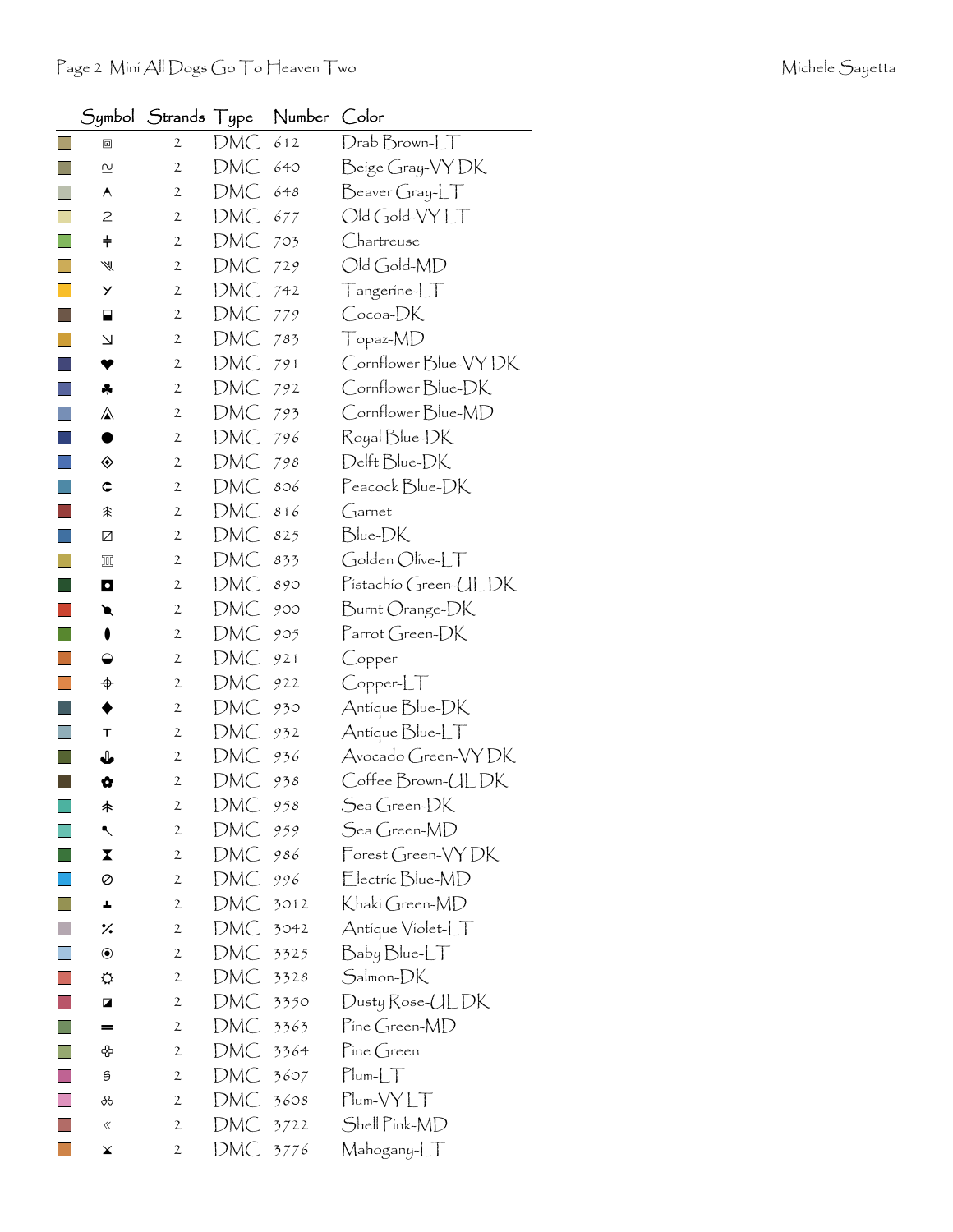|          | Symbol Strands Type |          | Number | Color                     |
|----------|---------------------|----------|--------|---------------------------|
| $\oplus$ | $\overline{2}$      | DMC 3778 |        | $T$ erra $\text{Cotta-L}$ |
|          | 2                   | DMC 3787 |        | Brown Gray-DK             |
| V        | 2                   | DMC 3799 |        | Pewter Gray-VY DK         |
|          | 2                   | DMC 3814 |        | Aquamarine                |
| 个        | $\mathbf{2}$        | DMC 3827 |        | Golden Brown-Pale         |
| ٥        | $\mathfrak{2}$      | DMC 3830 |        | Terra Cotta-MD            |
| *        | $\overline{2}$      | DMC 3835 |        | Grape-MD                  |
| ⋋        | 2                   | DMC 3836 |        | GrapherLT                 |
| ф        | $\mathbf{2}$        | DMC 3837 |        | Lavender-ULDK             |
| ≯        | $\mathbf{2}$        | DMC 3838 |        | Lavender Blue-DK          |
| ൭        | $\overline{2}$      | DMC 3846 |        | Bright Turquoise-LT       |
| ⋒        | $\overline{2}$      | DMC 3858 |        | Rosewood-MD               |
| Z        | 2                   | DMC .    | 3859   | Rosewood-LT               |
| Д        | $\mathbf{2}$        | DMC .    | 3860   | ( _осоа                   |
| ★        | $\mathfrak{2}$      | DMC 3861 |        | $Cocoa-LT$                |
| ?        | $\overline{2}$      | DMC 3862 |        | Mocha Beige-DK            |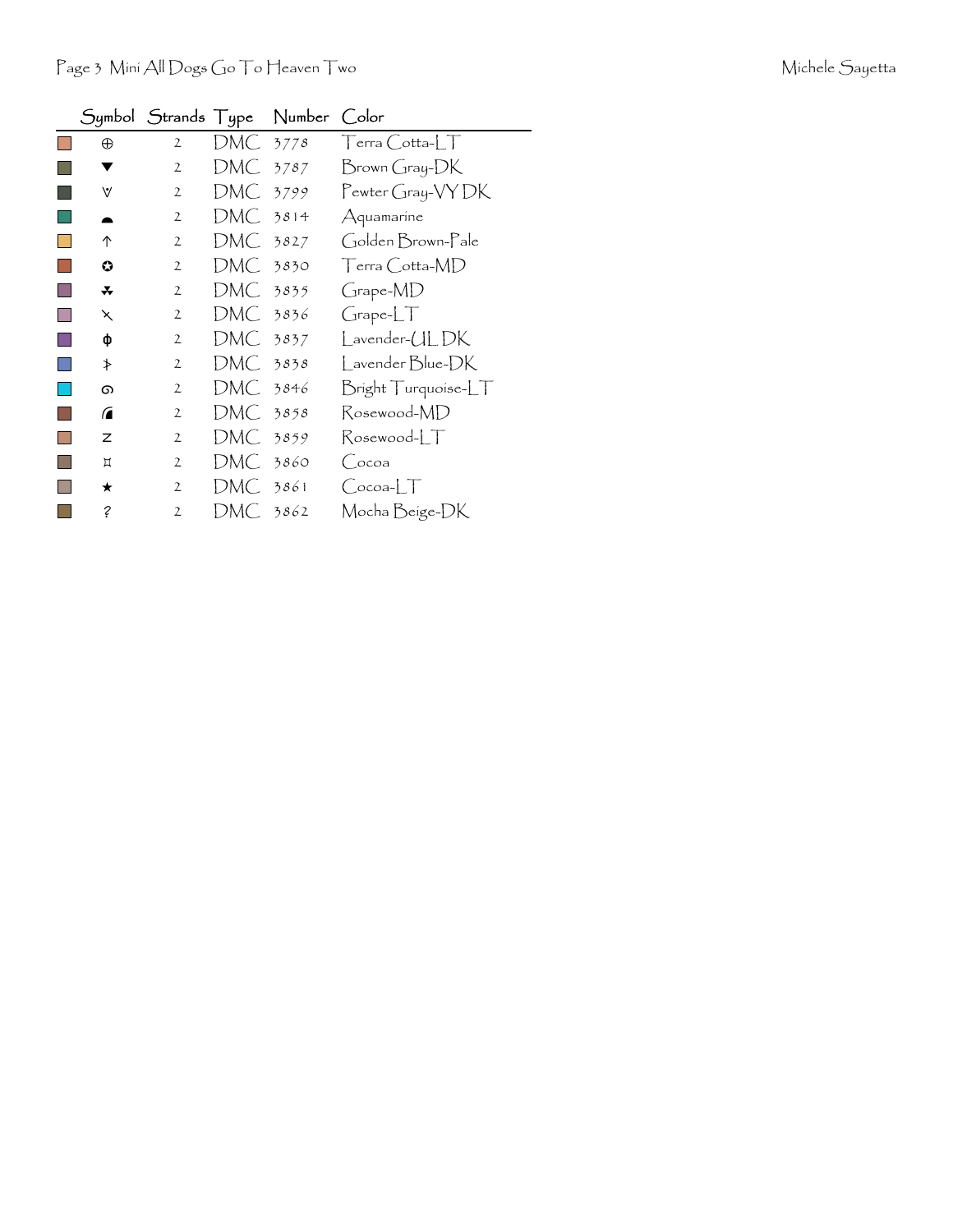## Usage Summary

Strands Per Skein: 6 Skein Length: 313.0 in

| Type                   | Number       | $\mathsf{Full}$ | $H$ alf            |                    |                    |       |       |       |                    |                    | Quarter Petite Back(in) Str(in) Spec(in) French Bead Skein Est. |
|------------------------|--------------|-----------------|--------------------|--------------------|--------------------|-------|-------|-------|--------------------|--------------------|-----------------------------------------------------------------|
| ∃DMC                   | $\mathbf{1}$ | 792             | $\circlearrowleft$ | $\circ$            | $\circ$            | $O.O$ | $O.O$ | O.O   | $\circlearrowleft$ | $\circlearrowleft$ | 1.000                                                           |
| $\Box$ DMC             | O4           | 2887            | $\circ$            | $\circ$            | $\circ$            | O.O   | O.O   | O.O   | O                  | O                  | 1.000                                                           |
| $\Box$ DMC             | 16           | 126             | O                  | O                  | O                  | O.O   | O.O   | O.O   | O                  | O                  | 1.000                                                           |
| $\Box$ DMC             | 17           | 785             | O                  | O                  | O                  | O.O   | O.O   | O.O   | O                  | O                  | 1.000                                                           |
| $\Box$ DMC             | 18           | 492             | $\circ$            | O                  | O                  | O.O   | O.O   | O.O   | O                  | O                  | 1.000                                                           |
| $\Box$ DMC             | 30           | 832             | O                  | O                  | O                  | O.O   | O.O   | O.O   | O                  | O                  | 1.000                                                           |
| $\Box$ DMC             | 152          | 1436            | O                  | O                  | O                  | O.O   | O.O   | O.O   | O                  | O                  | 1.000                                                           |
| $\square$ DMC          | 159          | 821             | O                  | O                  | $\circ$            | O.O   | O.O   | O.O   | O                  | O                  | 1.000                                                           |
| $\Box$ DMC             | 160          | 1573            | O                  | O                  | O                  | O.O   | O.O   | O.O   | O                  | O                  | 1.000                                                           |
| $\square$ DMC          | 169          | 1722            | O                  | O                  | O                  | O.O   | O.O   | O.O   | O                  | O                  | 1.000                                                           |
| $\Box$ DMC             | 208          | 813             | O                  | O                  | O                  | O.O   | O.O   | O.O   | O                  | O                  | 1.000                                                           |
| $\blacksquare$ DMC     | 310          | 2015            | O                  | O                  | O                  | O.O   | O.O   | O.O   | O                  | O                  | 1.000                                                           |
| $\square$ DMC          | 311          | 140             | $\circ$            | O                  | O                  | O.O   | O.O   | O.O   | O                  | O                  | 1.000                                                           |
| $\square$ DMC          | 316          | 1083            | O                  | O                  | O                  | O.O   | O.O   | O.O   | O                  | O                  | 1.000                                                           |
| $\Box$ DMC             | 317          | 1615            | O                  | O                  | O                  | O.O   | O.O   | O.O   | O                  | O                  | 1.000                                                           |
| $\square$ DMC          | 327          | 1097            | O                  | O                  | O                  | O.O   | O.O   | O.O   | O                  | O                  | 1.000                                                           |
| $\blacksquare$ DMC     | 336          | 1210            | O                  | O                  | O                  | O.O   | O.O   | O.O   | O                  | O                  | 1.000                                                           |
| $\square$ DMC          | 372          | 702             | O                  | O                  | O                  | O.O   | O.O   | O.O   | O                  | O                  | 1.000                                                           |
| $\square$ DMC          | 413          | 681             | $\circ$            | O                  | O                  | O.O   | O.O   | O.O   | O                  | O                  | 1.000                                                           |
| $\blacksquare$ DMC     | 434          | 1341            | O                  | O                  | O                  | O.O   | O.O   | O.O   | O                  | O                  | 1.000                                                           |
| $\Box$ DMC             | 435          | 2684            | O                  | O                  | O                  | O.O   | O.O   | O.O   | O                  | O                  | 1.000                                                           |
| $\blacksquare$ DMC     | 436          | 1736            | O                  | O                  | O                  | O.O   | O.O   | O.O   | O                  | O                  | 1.000                                                           |
| $\Box$ DMC             | 471          | 296             | $\circ$            | $\circ$            | $\circ$            | O.O   | O.O   | O.O   | O                  | O                  | 1.000                                                           |
| $\blacksquare$ DMC     | 498          | 4 <sub>5</sub>  | O                  | O                  | O                  | O.O   | O.O   | O.O   | O                  | O                  | 1.000                                                           |
| $\Box$ DMC             | 518          | 980             | $\circ$            | O                  | O                  | O.O   | O.O   | O.O   | O                  | O                  | 1.000                                                           |
| $\blacksquare$ dmC     | 520          | 230             | O                  | $\circ$            | $\circ$            | O.O   | O.O   | O.O   | O                  | O                  | 1.000                                                           |
| $\Box$ DMC             | 524          | 650             | $\circ$            | O                  | $\circ$            | O.O   | O.O   | O.O   | O                  | O                  | 1.000                                                           |
| $\blacksquare$ DMC 550 |              | 371             | O                  | O                  | O                  | O.O   | O.O   | O.O   | O                  | O                  | 1.000                                                           |
| $\blacksquare$ DMC 552 |              | 691             | $\circ$            | $\bigcirc$         | $\circ$            | $O.O$ | $O.O$ | $O.O$ | $\bigcirc$         | $\bigcirc$         | 1.000                                                           |
| $\square$ DMC          | 553          | 2557            | $\circ$            | O                  | $\circ$            | $O.O$ | $O.O$ | $O.O$ | $\bigcirc$         | $\bigcirc$         | 1.000                                                           |
| $\Box$ DMC 554         |              | 1312            | $\circ$            | $\bigcirc$         | O                  | $O.O$ | $O.O$ | $O.O$ | O                  | $\bigcirc$         | 1.000                                                           |
| $\square$ DMC          | 581          | 1813            | $\circ$            | O                  | $\circlearrowleft$ | $O.O$ | $O.O$ | $O.O$ | O                  | O                  | 1.000                                                           |
| $\square$ DMC          | 612          | 953             | $\circ$            | O                  | O                  | $O.O$ | $O.O$ | $O.O$ | O                  | O                  | 1.000                                                           |
| $\square$ DMC          | 640          | 951             | $\circ$            | $\bigcirc$         | $\bigcirc$         | $O.O$ | O.O   | $O.O$ | O                  | $\bigcirc$         | 1.000                                                           |
| $\Box$ DMC 648         |              | 877             | $\circ$            | $\bigcirc$         | $\bigcirc$         | $O.O$ | $O.O$ | $O.O$ | $\bigcirc$         | $\bigcirc$         | 1.000                                                           |
| $\square$ DMC          | 677          | 2210            | $\circ$            | $\circlearrowleft$ | $\bigcirc$         | $O.O$ | $O.O$ | $O.O$ | O                  | $\bigcirc$         | 1.000                                                           |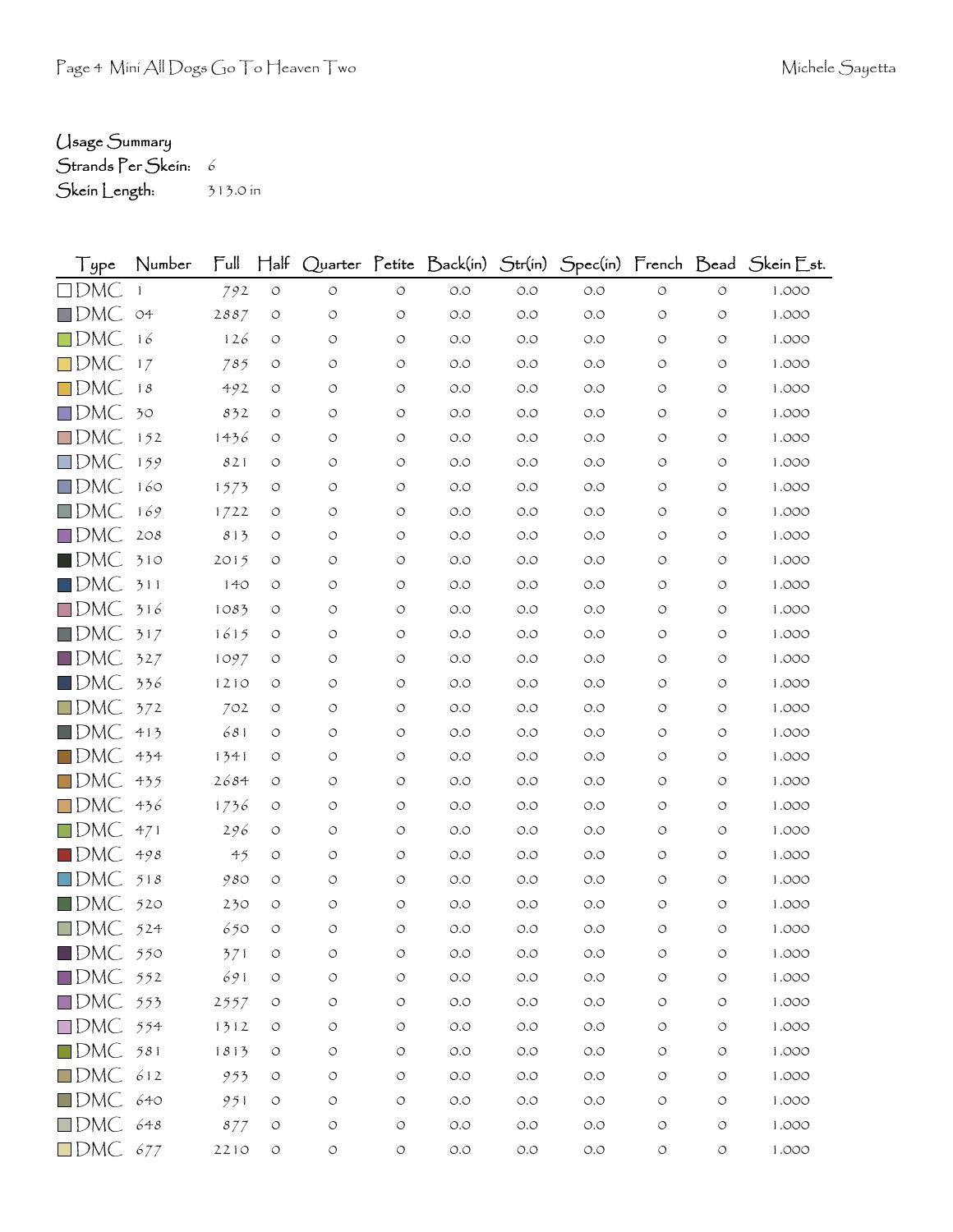| Type               | Number | $\mathsf{Full}$ | $H$ alf    |            |                    | Quarter Petite Back(in) Str(in) |       |       |                    |                    | Spec(in) French Bead Skein Est. |
|--------------------|--------|-----------------|------------|------------|--------------------|---------------------------------|-------|-------|--------------------|--------------------|---------------------------------|
| $\square$ DMC      | 703    | 72              | $\bigcirc$ | $\circ$    | $\circlearrowleft$ | $O.O$                           | O.O   | O.O   | $\circ$            | $\circ$            | 1.000                           |
| $\Box$ DMC         | 729    | 929             | O          | O          | $\circ$            | O.O                             | O.O   | O.O   | O                  | $\circ$            | 1.000                           |
| $\square$ DMC      | 742    | 351             | O          | O          | O                  | O.O                             | O.O   | O.O   | O                  | $\circ$            | 1.000                           |
| $\blacksquare$ DMC | 779    | 1082            | O          | O          | O                  | O.O                             | O.O   | O.O   | O                  | $\circ$            | 1.000                           |
| $\blacksquare$ DMC | 783    | 590             | O          | O          | O                  | O.O                             | O.O   | O.O   | O                  | O                  | 1.000                           |
| $\square$ DMC      | 791    | 1126            | O          | O          | O                  | O.O                             | O.O   | O.O   | O                  | O                  | 1.000                           |
| $\Box$ DMC         | 792    | 1659            | O          | O          | O                  | O.O                             | O.O   | O.O   | O                  | O                  | 1.000                           |
| $\square$ DMC      | 793    | 626             | O          | O          | O                  | O.O                             | O.O   | O.O   | O                  | O                  | 1.000                           |
| $\blacksquare$ DMC | 796    | 596             | O          | O          | O                  | O.O                             | O.O   | O.O   | O                  | $\circ$            | 1.000                           |
| $\Box$ DMC         | 798    | 602             | O          | O          | O                  | O.O                             | O.O   | O.O   | O                  | $\circ$            | 1.000                           |
| $\Box$ DMC         | 806    | 636             | O          | O          | O                  | O.O                             | O.O   | O.O   | O                  | O                  | 1.000                           |
| $\square$ DMC      | 816    | 54              | O          | O          | O                  | O.O                             | O.O   | O.O   | O                  | $\circ$            | 1.000                           |
| $\Box$ DMC         | 825    | 1278            | O          | O          | O                  | O.O                             | O.O   | O.O   | O                  | $\circ$            | 1.000                           |
| $\Box$ DMC         | 833    | 562             | O          | O          | O                  | O.O                             | O.O   | O.O   | O                  | O                  | 1.000                           |
| $\blacksquare$ DMC | 890    | 780             | O          | O          | O                  | O.O                             | O.O   | O.O   | O                  | $\circ$            | 1.000                           |
| $\blacksquare$ DMC | 900    | 152             | O          | O          | O                  | O.O                             | O.O   | 0.0   | O                  | $\circ$            | 1.000                           |
| $\blacksquare$ DMC | 905    | 2171            | O          | O          | $\circ$            | O.O                             | O.O   | O.O   | O                  | O                  | 1.000                           |
| $\square$ DMC      | 921    | 493             | O          | O          | O                  | O.O                             | O.O   | O.O   | O                  | O                  | 1.000                           |
| $\Box$ DMC         | 922    | 253             | O          | O          | O                  | O.O                             | O.O   | O.O   | O                  | $\circ$            | 1.000                           |
| $\blacksquare$ DMC | 930    | 320             | O          | O          | O                  | O.O                             | O.O   | O.O   | O                  | O                  | 1.000                           |
| $\square$ DMC      | 932    | 1858            | O          | O          | O                  | O.O                             | O.O   | O.O   | O                  | $\circ$            | 1.000                           |
| $\blacksquare$ dmC | 936    | 1909            | O          | O          | O                  | O.O                             | O.O   | O.O   | O                  | O                  | 1.000                           |
| $\blacksquare$ DMC | 938    | 1317            | O          | O          | O                  | O.O                             | O.O   | O.O   | O                  | O                  | 1.000                           |
| $\square$ DMC      | 958    | 287             | O          | Ο          | O                  | O.O                             | O.O   | O.O   | O                  | O                  | 1.000                           |
| $\Box$ DMC         | 959    | 512             | O          | O          | O                  | O.O                             | O.O   | O.O   | O                  | O                  | 1.000                           |
| $\blacksquare$ DMC | 986    | 586             | O          | O          | O                  | O.O                             | O.O   | O.O   | O                  | O                  | 1.000                           |
| $\square$ DMC      | 996    | 975             | O          | O          | O                  | O.O                             | 0.0   | O.O   | O                  | $\circ$            | 1.000                           |
| $\square$ DMC      | 3012   | 739             |            |            | O                  | O.O                             | O.O   | O.O   |                    |                    | 1.000                           |
| $\square$ DMC      | 3042   | 1459            | O          | O          | O                  | O.O                             | O.O   | O.O   | O                  | $\circ$            | 1.000                           |
| $\square$ DMC      | 3325   | 585             | O          | O          | $\bigcirc$         | $O.O$                           | $O.O$ | $O.O$ | $\circ$            | O                  | 1.000                           |
| $\square$ DMC      | 3328   | 298             | O          | O          | O                  | $O.O$                           | O.O   | O.O   | O                  | O                  | 1.000                           |
| $\square$ DMC      | 3350   | 37              | O          | O          | O                  | O.O                             | O.O   | $O.O$ | O                  | $\circ$            | 1.000                           |
| $\square$ DMC      | 3363   | 386             | O          | O          | O                  | O.O                             | $O.O$ | $O.O$ | $\circ$            | $\circ$            | 1.000                           |
| $\square$ DMC      | 3364   | 193             | O          | O          | O                  | O.O                             | O.O   | O.O   | O                  | O                  | 1.000                           |
| $\square$ DMC      | 3607   | 455             | O          | O          | $\circ$            | $O.O$                           | O.O   | $O.O$ | $\circ$            | $\circ$            | 1.000                           |
| $\Box$ DMC         | 3608   | 567             | $\circ$    | O          | O                  | O.O                             | O.O   | O.O   | $\circ$            | $\circ$            | 1.000                           |
| $\square$ DMC      | 3722   | 924             | O          | O          | O                  | O.O                             | O.O   | $O.O$ | O                  | O                  | 1.000                           |
| $\square$ DMC      | 3776   | 764             | O          | O          | $\circ$            | O.O                             | O.O   | O.O   | O                  | O                  | 1.000                           |
| $\square$ DMC      | 3778   | 402             | O          | O          | O                  | O.O                             | O.O   | O.O   | O                  | $\circ$            | 1.000                           |
| $\blacksquare$ DMC | 3787   | 743             | O          | O          | O                  | O.O                             | O.O   | O.O   | O                  | $\circ$            | 1.000                           |
| $\blacksquare$ DMC | 3799   | 440             | O          | O          | $\bigcirc$         | $O.O$                           | $O.O$ | $O.O$ | $\circ$            | $\circ$            | 1.000                           |
| $\square$ DMC      | 3814   | 180             | $\bigcirc$ | $\bigcirc$ | $\circ$            | O.O                             | O.O   | $O.O$ | $\circlearrowleft$ | $\circlearrowleft$ | 1.000                           |